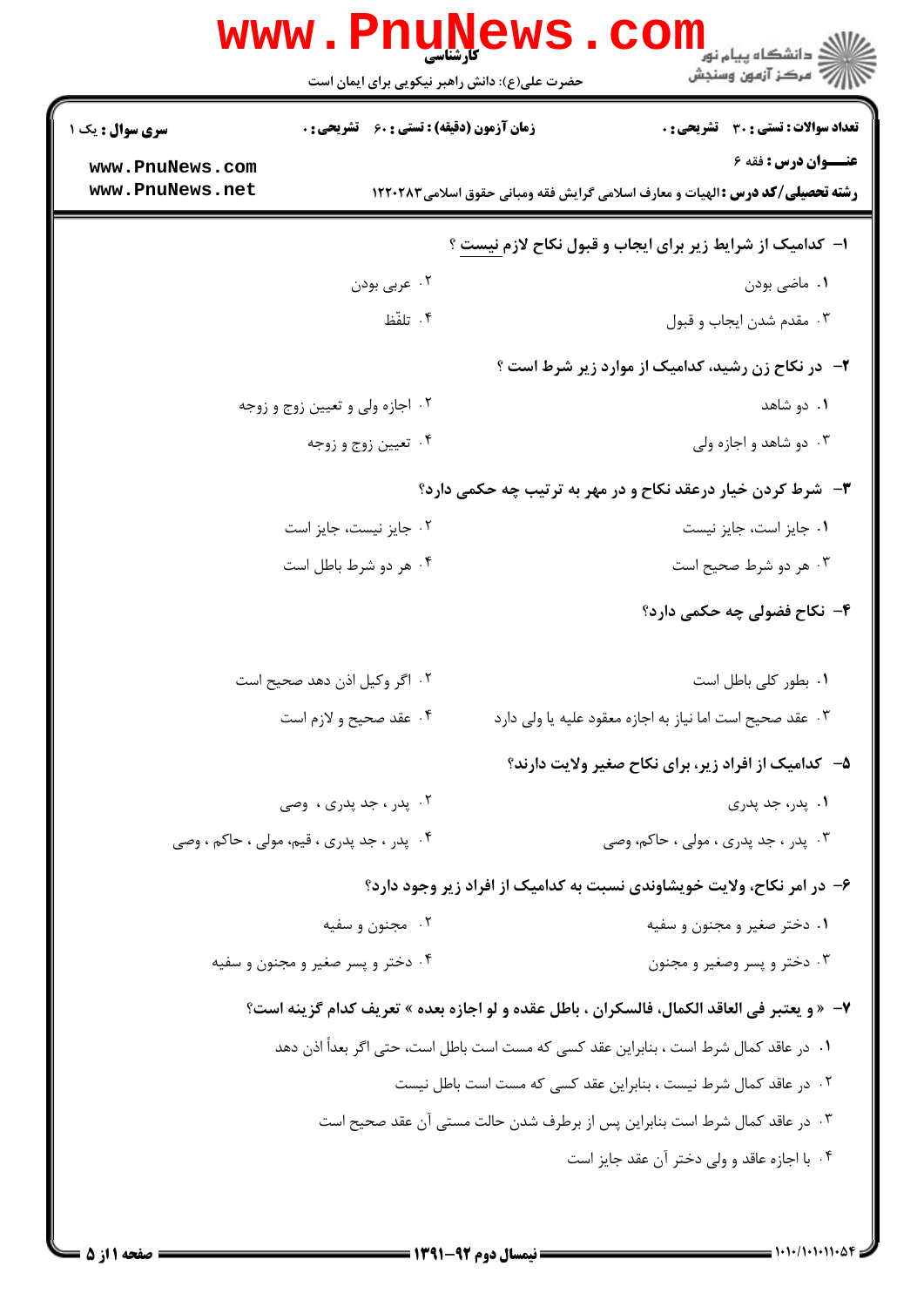|                                                | <b>www . Phunev</b><br>کارشناسی<br>حضرت علی(ع): دانش راهبر نیکویی برای ایمان است |              | ڪ دانشڪاه پيا <sub>م</sub> نور<br>۾ سرڪز آزمون وسنجش                                                                |
|------------------------------------------------|----------------------------------------------------------------------------------|--------------|---------------------------------------------------------------------------------------------------------------------|
| سری سوال : ۱ یک                                | <b>زمان آزمون (دقیقه) : تستی : 60 ٪ تشریحی : 0</b>                               |              | <b>تعداد سوالات : تستی : 30 ٪ تشریحی : 0</b>                                                                        |
| www.PnuNews.com<br>www.PnuNews.net             |                                                                                  |              | <b>عنــوان درس : فقه 6</b><br><b>رشته تحصیلی/کد درس :</b> الهیات و معارف اسلامی گرایش فقه ومبانی حقوق اسلامی۱۲۲۰۲۸۳ |
|                                                |                                                                                  |              | ۸- اگر مادر، پسر یا دختر خود را به ازدواج دیگری در آورد؟                                                            |
|                                                |                                                                                  |              | ٠١ عقد او صحيح و لازم است                                                                                           |
|                                                |                                                                                  |              | ۰۲ عقد او باطل است                                                                                                  |
|                                                |                                                                                  |              | ۰۳ عقد دختر صحيح و عقد پسر باطل است                                                                                 |
|                                                |                                                                                  |              | ۰۴ اگر پسر و دختر رضایت بدهند عقد صحیح است و اگر پسر عقد را ردّ کند مادر باید نصف مهر را بدهد                       |
|                                                |                                                                                  |              | ۹- اگر مردی که در احرام است، ازدواج کند                                                                             |
|                                                |                                                                                  |              | ۰۱ چنانچه علم به حرمت عقد داشته باشد زن بر او حرام ابدی می شود                                                      |
|                                                |                                                                                  |              | ۰۲ چه عالم باشد چه جاهل ، زن بر او حرام ابدی می شود                                                                 |
|                                                |                                                                                  |              | ۰۳ اگر جهل به حرمت داشته باشد ، زن بر او حرام ابدی می شود                                                           |
|                                                |                                                                                  |              | ۰۴ اگر جهل به حرمت داشته باشد ، اگر دخول صورت گرفته زن بر او حرام است                                               |
|                                                |                                                                                  |              | ∙ا−  « و لا يجوز للناصب التزويج بالمؤمنة» تعريف كدام گزينه است ؟                                                    |
| ۰۲ مرد ناصبی حق ندارد با زن مؤمن ازدواج کند    |                                                                                  |              | ۰۱ مرد ناصبی می تواند با زن مسلمان ازدواج کند                                                                       |
| ۰۴ مرد ناصبی نمی تواند با زن مسلمان ازدواج کند |                                                                                  |              | ۰۳ مرد ناصبی می تواند با زن کافر ازدواج کند                                                                         |
|                                                |                                                                                  |              | 1۱– اگر در عقد دائم مهریه ذکر نشود حکم آن چیست؟                                                                     |
|                                                |                                                                                  |              | ٠١ عقد باطل است                                                                                                     |
|                                                |                                                                                  |              | ۰۲ عقد صحیح است اما مهریه ای به زن تعلق نمی گیرد                                                                    |
|                                                |                                                                                  |              | ۰۳ عقد صحیح است و اگر مرد با زن نزدیک کند به زن مهرالمثل تعلق می گیرد                                               |
|                                                |                                                                                  |              | ۰۴ عقد صحیح است و اگر مرد با زن نزدیک کند به زن متعه تعلق می گیرد                                                   |
|                                                |                                                                                  |              | 12- با چند مرتبه شیر دادن حکم رضاع و نشر حرمت مرتب می شود؟                                                          |
| ۰۴ سه مرتبه                                    | ۰۳ ۱۵ مرتبه                                                                      | ۰۲ يک مرتبه  | ۰۱ مرتبه                                                                                                            |
|                                                |                                                                                  |              | ۱۳- ازدواج کردن پسر با زنی که پدرش او را لمس کرده چه حکمی دارد ؟                                                    |
| ۰۴ مستحب است                                   | ۰۳ جایز است                                                                      | ۰۲ حرام      | ۰۱ مگروه                                                                                                            |
|                                                |                                                                                  |              | ۱۴- زن آزاد بر کسی که او را سه طلاق داده، در چه صورت بر او حلال می شود ؟                                            |
| ۰۴ بعد از عده                                  | ۰۳ مهریه را ببخشد                                                                | ۰۲ بدون محلل | ٠١. بوسيله محلل                                                                                                     |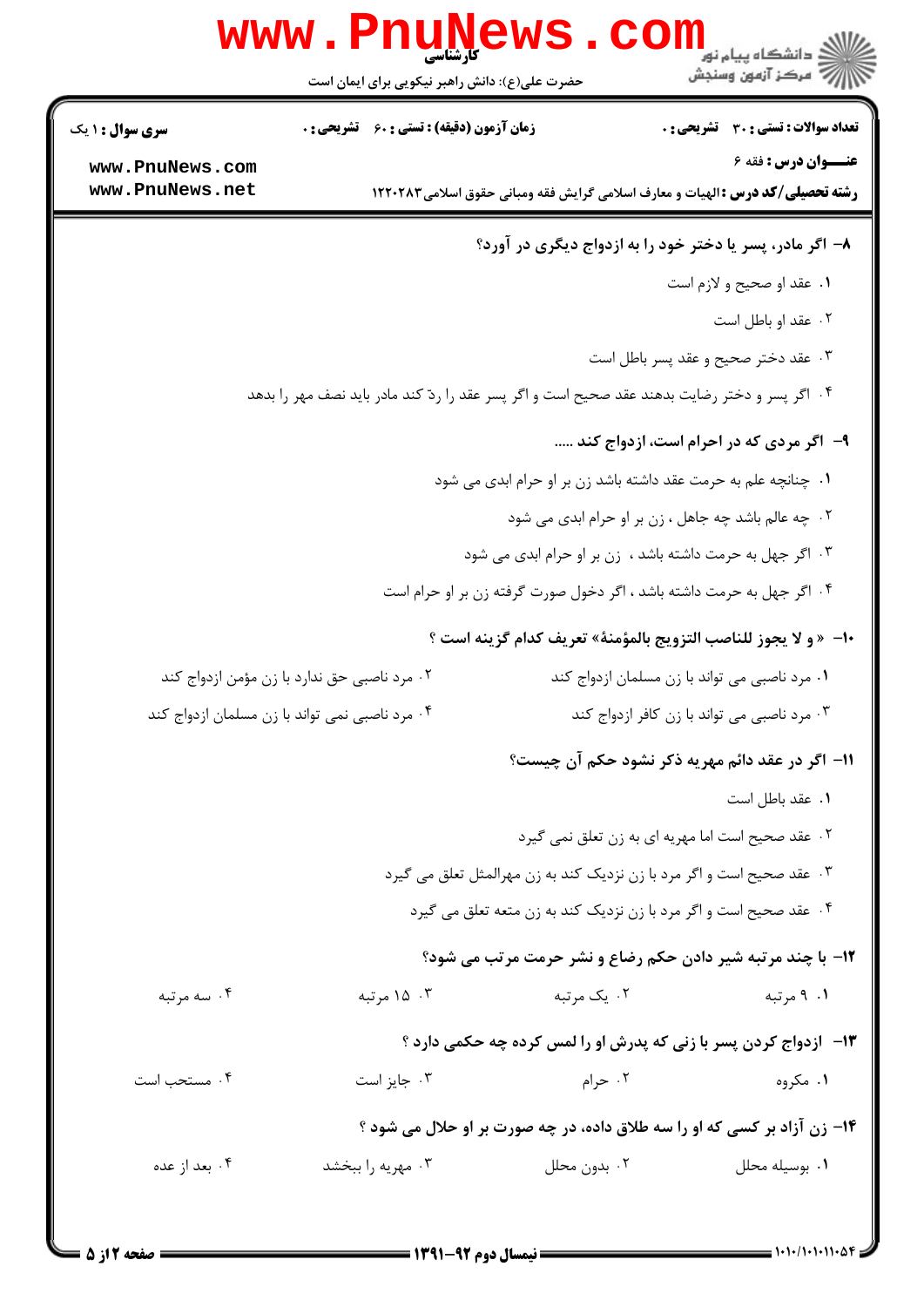|                                                              | <b>www.PnuNews</b><br>کارشناسی<br>حضرت علی(ع): دانش راهبر نیکویی برای ایمان است | ڪ دانشڪاه پيا <sub>م</sub> نور<br><mark>ر</mark> 7 مرڪز آزمون وسنڊش                                                       |
|--------------------------------------------------------------|---------------------------------------------------------------------------------|---------------------------------------------------------------------------------------------------------------------------|
| <b>سری سوال : ۱ یک</b><br>www.PnuNews.com<br>www.PnuNews.net | <b>زمان آزمون (دقیقه) : تستی : 60 ٪ تشریحی : 0</b>                              | تعداد سوالات : تستى : 30 قشريحى : 0<br><b>عنــوان درس : فقه 6</b>                                                         |
|                                                              |                                                                                 | <b>رشته تحصیلی/کد درس :</b> الهیات و معارف اسلامی گرایش فقه ومبانی حقوق اسلامی۱۲۲۰۲۸۳                                     |
|                                                              |                                                                                 | ۱۵– هرگاه در ضمن عقد نکاح، شرط خلاف شرعی شود                                                                              |
|                                                              | ۰۲ شرط و عقد باطل است                                                           | ٠١ شرط باطل ،عقد صحيح است                                                                                                 |
|                                                              | ۰۴ عقد صحیح است اما بخاطر شرط باید فسخ شود                                      | ۰۳ شرط صحیح و عقد باطل است                                                                                                |
|                                                              |                                                                                 | ۱۶- حضانت دختر بر عهده چه کسی است ؟                                                                                       |
|                                                              | ۰۲ پدر                                                                          | ۰۱ مادر                                                                                                                   |
|                                                              | ۰۴ ولی دختر                                                                     | ۰۳ تا هفت سالگی مادر و پس از آن پدر                                                                                       |
|                                                              |                                                                                 | <b>۱۷</b> - کدامیک از عیوب زیر، اگر بعد از عقد حادث شود موجب فسخ نکاح برای زوجه است؟                                      |
| ۰۴ جنون                                                      | ۰۳ عنن                                                                          | ۰۱ خصاء<br>۰۲ جب                                                                                                          |
|                                                              |                                                                                 | 1۸– کدام یک از ازدواج های زیر باطل است؟                                                                                   |
|                                                              |                                                                                 | ٠١. نكاح با قابله مربيه                                                                                                   |
|                                                              |                                                                                 | ۲.  هر یک از دو ولی ، دختری که تحت ولایت اوست به ازدواج ولی دیگر در آورد، بنا برآنکه مهر هر کدام از این دو دختر بضع دیگری |
|                                                              |                                                                                 | باشد                                                                                                                      |
|                                                              |                                                                                 | ۰۳ نکاح با دختر قابله مربیه                                                                                               |
|                                                              |                                                                                 | ۰۴ مردی ، دختر خودش را با پسر همسرش که پس از جداشدن از او بدنیا آمده است، تزویج کند.                                      |
|                                                              |                                                                                 | ۱۹- زنی که از شوهرش طلاق گرفته، در صورت مستقیم الحیض بودن ، و زنی که شوهرش فوت شده چه مدت عده نگه می دارد                 |
|                                                              | ۰۲ سه ماه ، چهار ماه و ده روز                                                   | ۰۱ سه پاکی، چهار ماه و ده روز                                                                                             |
|                                                              | ۰۴ سه طهر ، سه ماه و ده روز                                                     | ۰۳ سه ماه، سه پاکی                                                                                                        |
|                                                              |                                                                                 | ۲۰- اگر طلاق زن بصورت بائن باشد ، نفقه زن در صورتیکه باردار باشد چه حکمی دارد ؟                                           |
|                                                              | ۰۲ مستحب است که شوهر آن را پرداخت کند                                           | ۰۱ بر عهده شوهر است                                                                                                       |
|                                                              | ۰۴ بر عهده ولي زن مي باشد                                                       | ۰۳ بر عهده زن می باشد                                                                                                     |
|                                                              |                                                                                 | <b>۲۱</b> - طلاق خلع در چه صورتی واقع می شود ؟                                                                            |
| ۰۲ در صورتی که مرد و زن از یکدیگر نفرت داشته باشند           |                                                                                 | ۰۱ در صورتی که مرد از زن نفرت داشته باشد                                                                                  |
|                                                              | ۰۴ در صورتی که زن از مرد نفرت داشته باشد                                        | ۰۳ در صورتی که زن درخواست طلاق کند                                                                                        |
|                                                              |                                                                                 |                                                                                                                           |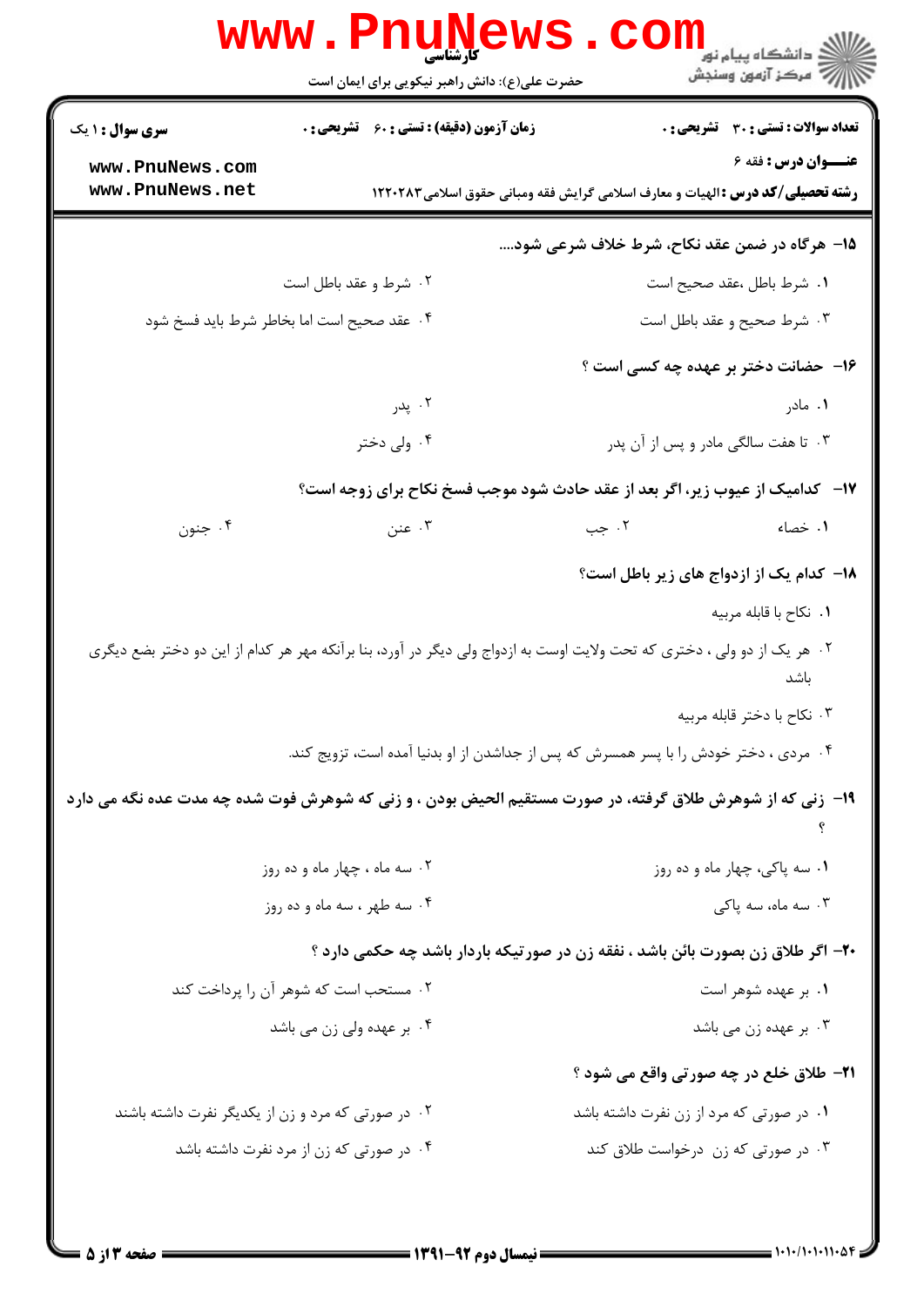|                                                      | www.PnuN<br>حضرت علی(ع): دانش راهبر نیکویی برای ایمان است |                                                                                            | ≧ دانشگاه پيام نو <mark>ر</mark><br>7' مرڪز آزمون وسنڊش |
|------------------------------------------------------|-----------------------------------------------------------|--------------------------------------------------------------------------------------------|---------------------------------------------------------|
| سری سوال : ۱ یک                                      | <b>زمان آزمون (دقیقه) : تستی : 60 ٪ تشریحی : 0</b>        |                                                                                            | <b>تعداد سوالات : تستی : 30 ٪ تشریحی : 0</b>            |
| www.PnuNews.com<br>www.PnuNews.net                   |                                                           | <b>رشته تحصیلی/کد درس :</b> الهیات و معارف اسلامی گرایش فقه ومبانی حقوق اسلامی۱۲۲۰۲۸۳      | <b>عنــوان درس : فقه 6</b>                              |
|                                                      |                                                           | ۲۲- طلاقی که در آن کراهت و انزجار طرفینی باشد، چه نوع طلاقی است ؟                          |                                                         |
| ۰۴ طلاق رجعي                                         | ۰۳ طلاق بائن                                              | ٠٢ طلاق مبارات                                                                             | ٠١ طلاق خلع                                             |
|                                                      |                                                           |                                                                                            | <b>۲۳</b> - هر طلاقی که شرعا جایز باشد چه طلاقی است ؟   |
|                                                      | ۰۲ طلاق ایلاء                                             |                                                                                            | ١. طلاق رجعي                                            |
|                                                      | ۰۴ طلاق سنّی به معنی اخص                                  |                                                                                            | ۰۳ طلاق سنّی به معنی اعم                                |
|                                                      |                                                           | 2۴− « و طلاق الاخرس بالاشاره » تعريف كدام گزينه مي باشد ؟                                  |                                                         |
|                                                      |                                                           | ٠١ طلاق كسى كه لال است و با اشاره طلاق را مى فهماند                                        |                                                         |
|                                                      |                                                           |                                                                                            | ۰۲ طلاق کسی که با حرف زدن طلاق را می فهماند             |
|                                                      |                                                           | ۰۳ طلاق کسی که محجور است و با اشاره طلاق را می فهماند                                      |                                                         |
|                                                      |                                                           |                                                                                            | ۰۴ طلاق کسی که در عده می باشد                           |
|                                                      |                                                           |                                                                                            | ۲۵– طلاق رجعی چه نوع طلاقی است ؟                        |
|                                                      | ۰۲ طلاقی که نیاز به محلل دارد                             |                                                                                            | ۰۱ طلاقی که در آن طلاق دهنده حق رجوع را ندارد           |
|                                                      | ۰۴ طلاقی که نیاز به عده ندارد                             |                                                                                            | ۰۳ طلاقی که در آن طلاق دهنده حق رجوع را دارد            |
|                                                      |                                                           |                                                                                            | ۲۶– معنای حداد چیست؟                                    |
| ۰۲ لباس سیاه پوشیدن، بکار نبردن روغن و عطر و سرمه    |                                                           | ۰۱ نپوشیدن لباسهای نیکو، بکار نبردن روغن و عطر و سرمه                                      |                                                         |
|                                                      | ۰۴ به عزا نشستن                                           |                                                                                            | ۰۳ ازدواج نکردن، شادی کردن، و پوشیدن لباس فاخر          |
|                                                      |                                                           | <b>۲۷</b> - خواستگاری کردن از زنی که به تقاضای مرد دیگری پاسخ مثبت داده است چه حکمی دارد ؟ |                                                         |
|                                                      | ۰۲ حرام است                                               |                                                                                            | ۰۱ مکروه است                                            |
| ۰۴ در صورت خواستگاری اگر او را عقد کند، عقد باطل است |                                                           |                                                                                            | ۰۳ جایز است                                             |
|                                                      |                                                           |                                                                                            | ۲۸- نکاح متعه چه نوع نکاحی است؟                         |
| ۰۴ نکاح موقت و منقطع                                 | ۰۳ نکاح موقت                                              | ۰۲ نکاح شغار                                                                               | ٠١. نكاح دائم                                           |
|                                                      |                                                           | ۲۹- در چه صورتی زن و شوهر در نکاح متعه از یکدیگر ارث می برند؟                              |                                                         |
|                                                      | ۰۲ در نکاج متعه زن و شوهر از یکدیگر ارث می برند           |                                                                                            | ۰۱ در صورتیکه در متن عقد شرط کرده باشند                 |
| ۰۴ زن و شوهر در هیچ صورتی از یکدیگر ارث نمی برند     |                                                           |                                                                                            | ۰۳ فقط زن از مرد ارث مي برد                             |
|                                                      |                                                           |                                                                                            |                                                         |